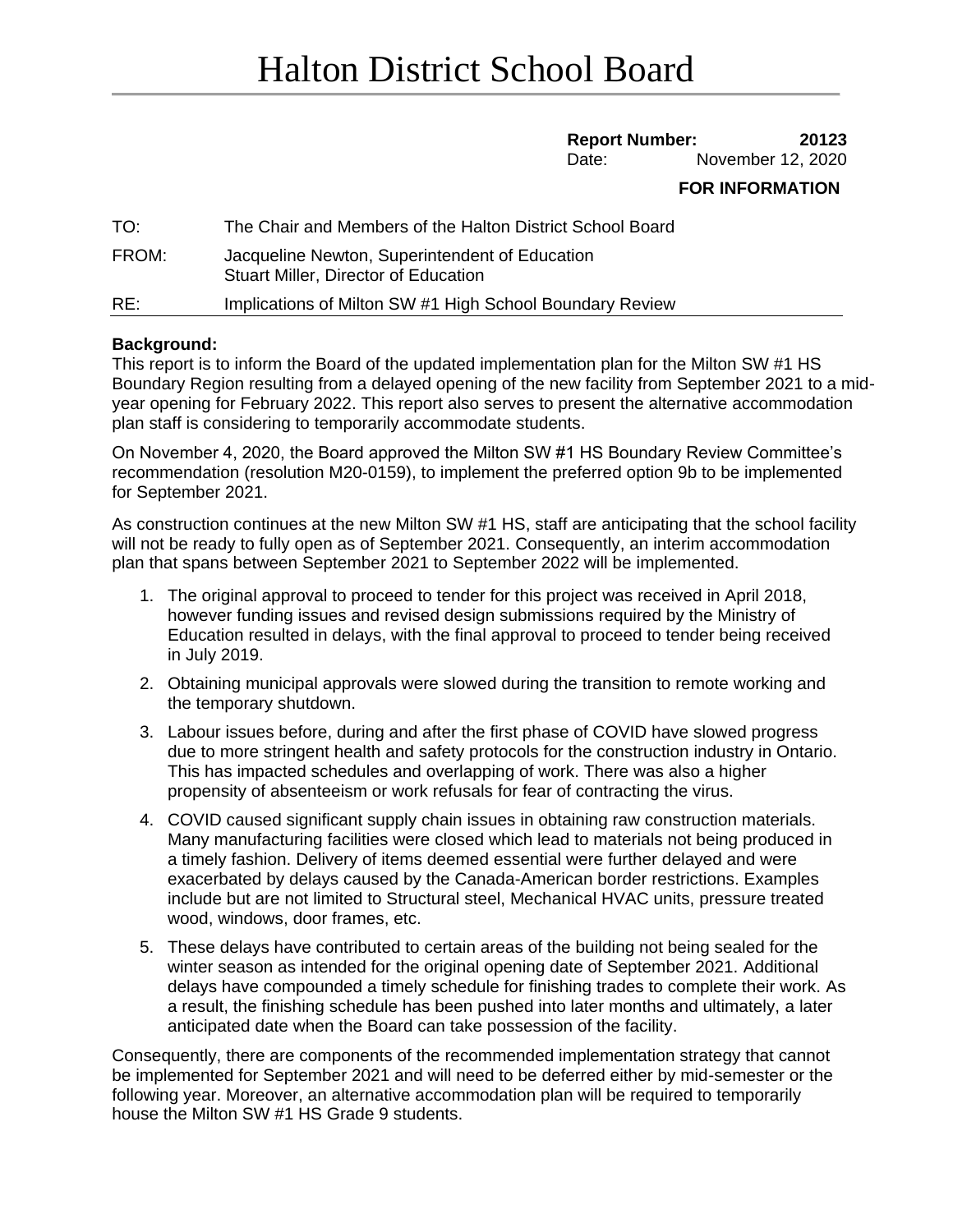# **Updated Milton SW #1 HS Boundary Review Implementation Plan:**

Milton SW#1 HS will open with Grade 9 only in September 2021. While the school will introduce a subsequent grade each year, staff may explore the possibility of adding both grades 10 and 11 in September 2022 if there is a critical mass of students that would voluntarily opt for a transfer to the new facility.

A summary of the changes made to the implementation plan for Option 9b of the Milton SW #1 HS Boundary Review transition plan is described below:

- 1. September 2021: All Grade 8 English Program Students that were to be directed to Milton SW #1 HS will be accommodated temporarily using one of the two interim accommodation plans discussed below
- 2. September 2021: I-STEM start delayed by one (1) year for grade 9 entry into the program
- 3. September 2021: Community Pathways Program placements delayed by one (1) year
- 4. February 2022: Milton SW #1 HS students holding in interim accommodations are transferred to the anticipated completed school.
- 5. September 2022: Grade 10 added to Milton SW #1 HS September 2022: I-STEM launches at Milton SW #1 HS for Grade 9
- 6. September 2022: Community Pathway Program placements available at Milton SW #1 HS
- 7. September 2022: Assess the critical mass of students interested in attending Grade 11 at Milton SW #1 HS for the 2022/2023 school year.

**Appendix A** provides a summary of the original implementation timelines compared to the updated implementation timelines as a result of the delays discussed throughout the report as well as a rationale as to why the changes were made.

## **Interim Accommodation Options**

Staff have identified two (2) interim accommodation options that could accommodate the 260-300 Milton SW #1 HS Grade 9 students for September 2021.

Both interim accommodation options will be assessed by senior staff for their feasibility while ensuring the final option is safe for students; is fiscally sustainable; and ensures that we continue to provide a high-quality education. The options are as follows:

## *Option A: Milton SW #1 HS Partial Occupancy and Portable Classrooms*

While the entire construction for Milton SW #1 HS will not be completed by September 2021, a portion of the school could be opened to accommodate the Grade 9 cohort of students in combination with the use of portables onsite.

The accommodation plan would entail the installation of twelve (12) portables on site and the identification of an area within the school that is suitable for student accommodation, staff and students washroom facilities and administrative space among other elements.

As construction progresses through the late Spring construction season, senior staff will be better suited to determine which area of the facility can accommodate the above option.

## *Option B: Milton District HS Holding - Establish a 'School within a School Model'*

The second interim accommodation option would be to hold Milton SW #1 HS students temporarily at Milton District HS incorporating a 'school within a school' model.

A total of 1,428 projected students are anticipated at Milton District HS and a total of 260-300 students in holding for September 2021. This will require a total of 71 classrooms on site, requiring 21 portables onsite, of which there are presently 5 portables.

The accommodation plan would therefore require the installation of 16 portables on site and associated site improvements.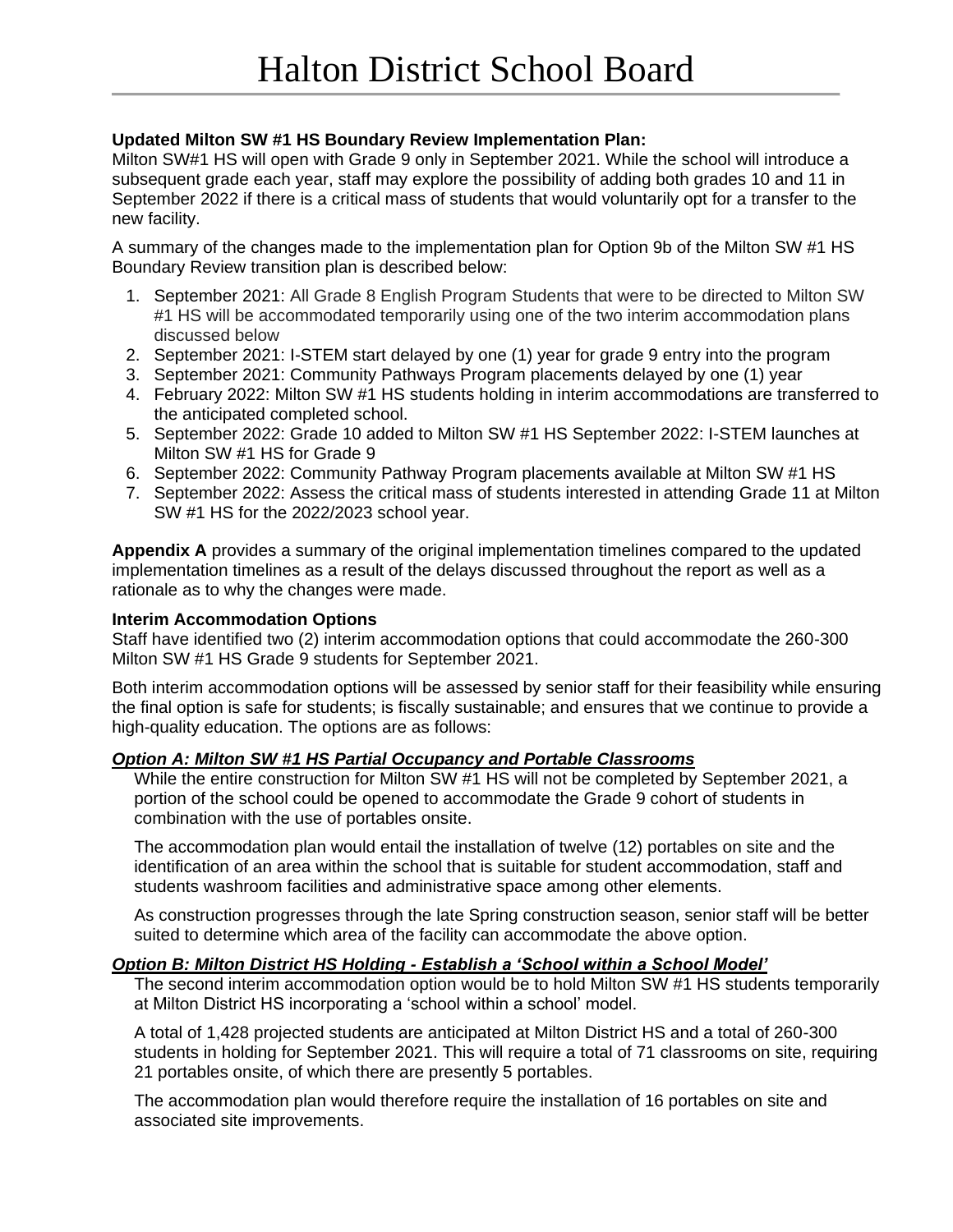In summary, both Option A and Option B are feasible Interim Accommodation Plans to temporarily accommodate students until such a time the construction of Milton SW #1 HS is completed and can accommodate its students for February 2022. As the year and construction progresses, senior staff will select the most viable option to implement in time for the 2021-2022 school year.

#### **Conclusion:**

As construction continues at the new Milton SW #1 HS, staff are anticipating that construction will not be fully completed for September 2021 as originally planned due to unforeseen delays and complications. The new occupation date is postponed to the start of the second semester, February 2022.

Given the above, staff have updated the implementation plan and developed interim accommodation options to temporarily house students that reside within the new Milton SW #1 HS school boundary and is extending the full implementation of programs in Milton to September 2022.

By the Spring of 2021, senior staff will select the most feasible interim accommodation plan for the start of the school 2021-2022 year and finalize the implementation plan accordingly. Staff will advise the trustees, students and the community once the ultimate action plan is finalized.

*Respectfully submitted,*

*Jacqueline Newton Superintendent of Education, Milton Family of Schools*

*Frederick Thibeault General Manager, Planning*

*Stuart Miller Director of Education*